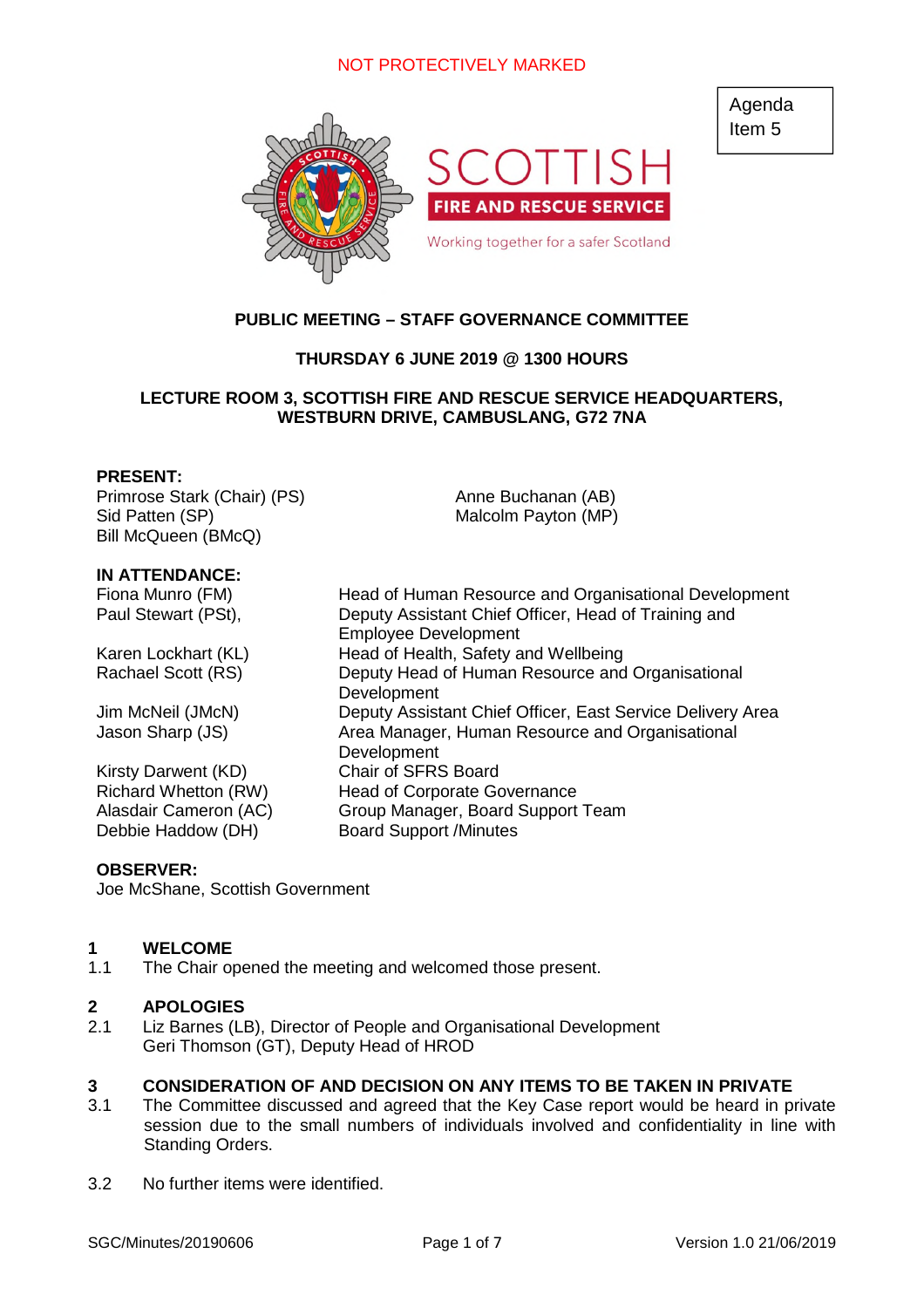# **4 DECLARATION OF INTERESTS**

None.

# **5 MINUTES OF PREVIOUS MEETING: 7 MARCH 2019**

5.1 The following amendments were noted and agreed: Item 9.4 – RDS Recruitment (Targeted Approached Recruitment) – MP requested that the text "..*RDS personnel joining the Service, the onus has been pushed back*.*.*" be amended to "*RDS personnel joining the Service, the engagement has been pushed back*.*.*".

#### 5.2 **Subject to the above amendment being made, the minutes of the meeting held on 7 March 2019 were approved as a true record of the meeting.**

## **5.3 Matters Arising**

5.3.1 There were no matters arising.

#### **6 ACTION LOG**

6.1 The Committee considered the action log and noted the updates.

*Item 8.4 POD Progress & Performance Quarter 2 (05/12/2017)* – The Committee requested that this action be kept open. It was suggested that the original action be amended as this was not a RDS training report but a more holistic TED review.

*Item 7.11 POD Progress & Performance Quarter 1 2018/19 (07/03/2019)* - PS stated that there had been a misinterpretation of what the Committee were asking for. The Committee were asking whether there was statutory compliance for operational core competence and where was the Service against these targets. PSt stated that there was no statutory legal compliance percentage, only an expectation that individuals were suitably trained to undertake their role. He noted that there was an internal target of 95% set by the Service which was not being met due to several reasons. The TED Review was looking at this and stated that this would be completed by the next meeting.

*(J McNeil arrived at 1320 hrs)*

#### **7 POD PROGRESS & PERFORMANCE REPORT 2018/19 QUARTER 4**

- 7.1 PSt presented the Committee with the POD Progress and Performance Quarter 4. He advised the Committee that due to capacity across the POD and SPPC directorates and the introduction of the new InPhase Performance Management System, the shadow report was not available for this meeting. PSt advised that the anticipated timescales for producing the new style report would be delayed to Quarter 3 (December 2019) but noted that the new style would be in line with generic reporting within the Service.
- 7.2 The Committee noted the delay and requested that the introduction within the existing report be updated to be more focused, highlight key themes and any positive/negative aspects. The Committee also re-iterated the benefits of exception reporting within the report.

#### **ACTION: PSt**

- 7.3 The Committee asked for clarification whether overtime was being authorised for personnel to attend core competency course or for personnel to backfill positions (ref CR2.2). PSt indicated that either case could be relevant, however, the priority was to identify personnel when they are on duty. This may require a backfill to cover their position and the decision on authorising overtime was taken through the Overtime Working Group to raise awareness of any potential impact on costs.
- 7.4 A brief discussion took place on the potential challenges to develop, resource and roll out MTA training including potential refresher training dependant on timescales once the strategic direction of the Service was known (ref CR3.7). It was agreed that further discussion would be held outwith the meeting.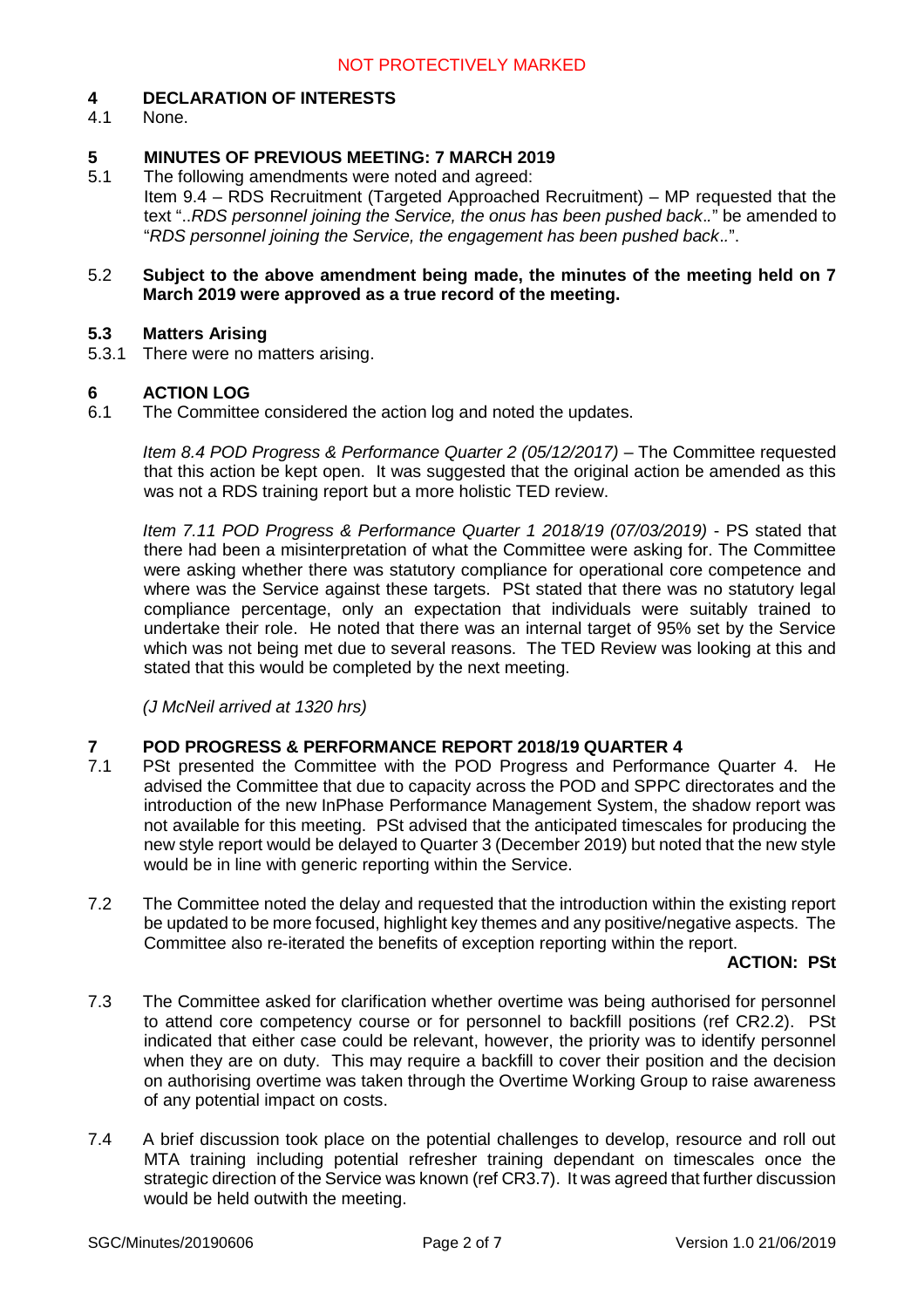- 7.5 The Committee noted that a Lifestyle Survey had been carried out and noted an interest in receiving an update on any key themes emerging.
- 7.6 KL informed the Committee that the Mental Health Strategy was in the early stages of development, noting the key themes and that key commitments would focus on the blue light framework. Work was ongoing with Scottish Government to secure funding to promote the strategy.
- 7.7 The Committee commented on the ongoing challenges relating to the Health and Safety Implementation Plan within Directorates and noted that there were no timescales/completion dates stated. KL noted that the challenges within the Directorates were capacity and competing demands. Support and guidance has been offered and monthly meetings have been scheduled to assist and drive improvement. The Committee highlighted the importance of health and safety within the Service and suggested that an appropriate DACO be invited to the next meeting to provide an update on progress within their Directorate. The Committee has requested that benchmarking any improvements should be included within the next report. KL was confident that with additional support being provided to the Directorates, the situation would improve.

# **ACTION: KL**

- 7.8 The Committee commented on the improvement programme in relation to reviewing and enhancing the RDS/VDS recruitment, selection and retention. FM informed the Committee that the Service Transformation RDS/VDS project would look at these areas, however alongside this project, a review was also ongoing to identify and make improvements to existing processes.
- 7.9 The Committee noted the good progress being made at the Positive Action events. FM stated a Position Action Strategy was being developed and future events would be programmed which Board Members would be welcome to attend.
- 7.10 In relation to Discipline cases, the purple category related to Breach of Contract cases.
- 7.11 In relation to the target percentage for operational core competence, JMcN advised the Committee that forecasting allowed overtime projections to be made in cognisance with the overtime threshold (£4,000) and continual dynamic rostering on a daily basis helped to identify short/long term absences and balance the skills profile. He highlighted that TOIL which directly impacted on overtime costs had been stopped, the advantages of having a Central Staffing Team, that Station Managers have been skilled/resourced to scrutinise KRONOS and resilience factors have been identified for each LSO area to ensure appliance availability. The Service was focused on scrutinising and profiling to identify improvement and efficiencies.
- 7.12 The Committee commented on the percentages contained within the key metrics for grievance/discipline, etc were too small therefore actual whole figures should be provided. FM confirmed that the figures were accurate and no formal grievances had been received and that work would be undertaken to raise awareness of the grievance process within the Service.
- 7.13 The Committee raised the potential for the Service's whistleblowing policy being benchmarked against the recently launched NHS Whistleblowing policy to consider good practice.
- 7.14 The Committee noted their concerns of the core competency levels within the Service and the subsequent impact of same. PSt noted that operational core competency is the basic element of core competence and is delivered at LSO level. He stated that these figures related to the refresher element, not the acquisition of the skills, which were either not being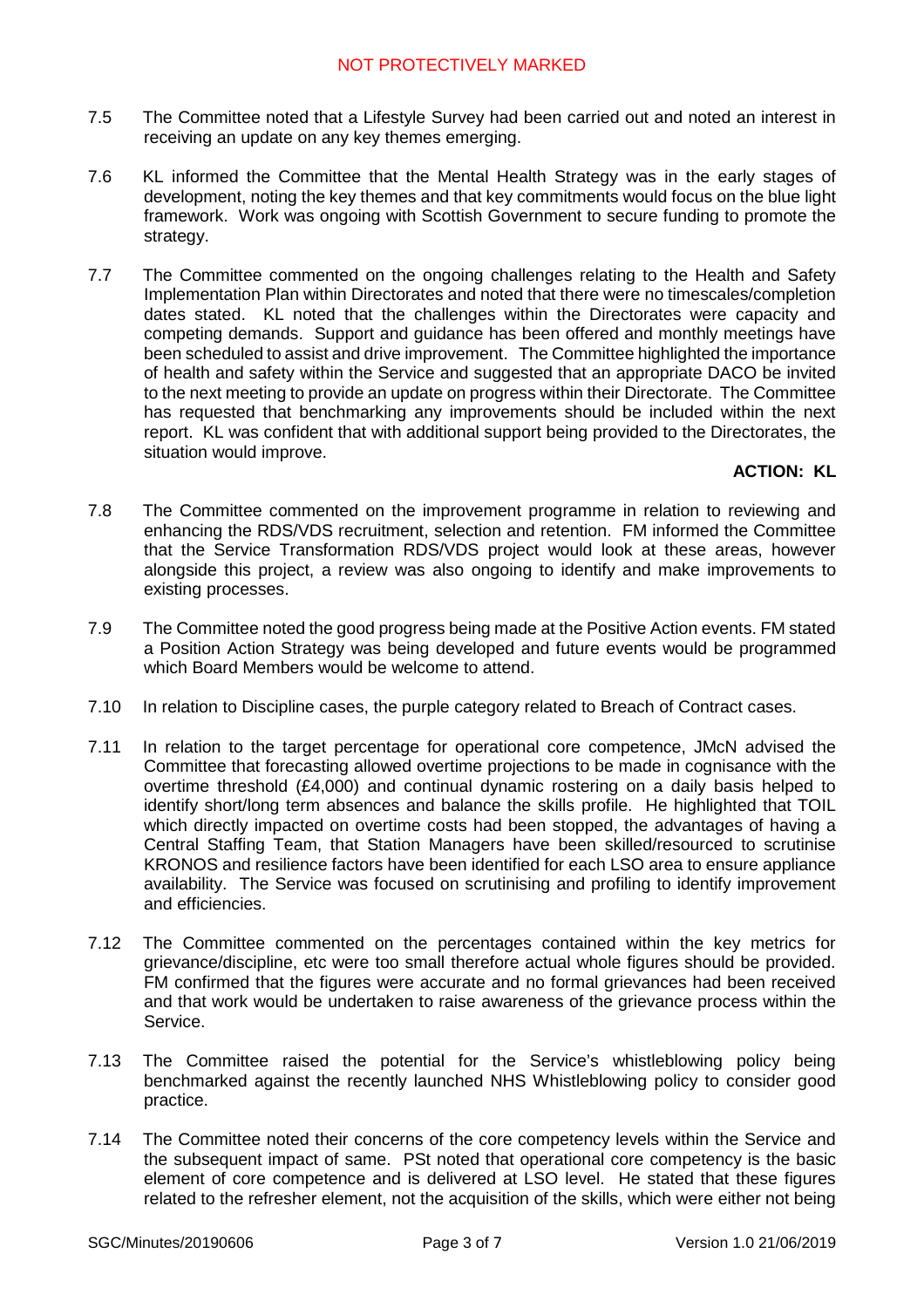undertaken within the timescales or not recorded. It was noted that the information was not broken down to differentiate between acquisition and refresher elements. It also touched on the currency verses competency debate. It was further noted that the TED Review would be submitted to the Strategic Leadership Team in July 2019

7.15 The Committee noted that the performance report required to be updated for the next meeting to identify any key themes and having a focus on both positive and negative areas.

#### 7.16 **The Committee noted the report.**

#### **8 UPDATE: WORKING TOGETHER FRAMEWORK**

- 8.1 *Update from Employee Partnership Forum (EPF)*
- 8.1.1 FM advised the Committee that the EPF meeting on 23 May 2019 was cancelled and the next meeting was scheduled for 24 June 2019.

#### 8.1.2 **The Committee noted the verbal update.**

#### **9 BI-ANNUAL CONSOLIDATION UPDATE REPORT – LEADERSHIP AND DEVELOPMENT FRAMEWORK PROGRAMME**

- 9.1 RS referred the Committee to the report providing an update on SFRS Leadership and Development Framework, development and implementation. She noted that both an Executive and Strategic Leadership Development Centre and subsequent Development Programme had been run with successful applicants advancing their careers within the Service. Middle Manager and Supervisory Leadership Development Programmes were being further developed
- 9.2 The Committee suggested that successful candidates were encouraged to attend Board/Committee meetings to further their understanding of the Board's role and governance of the Service.
- 9.3 The Committee noted that there were low numbers of support staff on these programmes and these opportunities should be promoted more within the Service to encourage individuals to apply.
- 9.4 The Committee noted that it would be helpful to be made aware of whether applicants already have the relevant qualifications or whether they then undertake the qualification following their involvement in the programme.
- 9.5 The Committee commented on the term "Support Staff" and KD informed the Committee that the Chief Officer was actively engaging with staff for potential alternatives.

#### 9.6 **The Committee noted the good progress being made within the Service.**

# **10 RECRUITMENT AND SELECTION PROJECT**

- 10.1 RS presented a report to the Committee which provided an overview of the work being undertaken within the scope of the Recruitment and Selection Project. The key areas were looking to manage and improve the candidates experience and also to link with outcomes of the Staff Survey. The project plan included 6 high level objectives with more detailed information being submitted to Committee at the next meeting.
- 10.2 RS informed the Committee that the project would look at the existing selection processes and then review and identify improvements to help reduce any perception of unfairness.

#### 10.3 **The Committee noted the report.**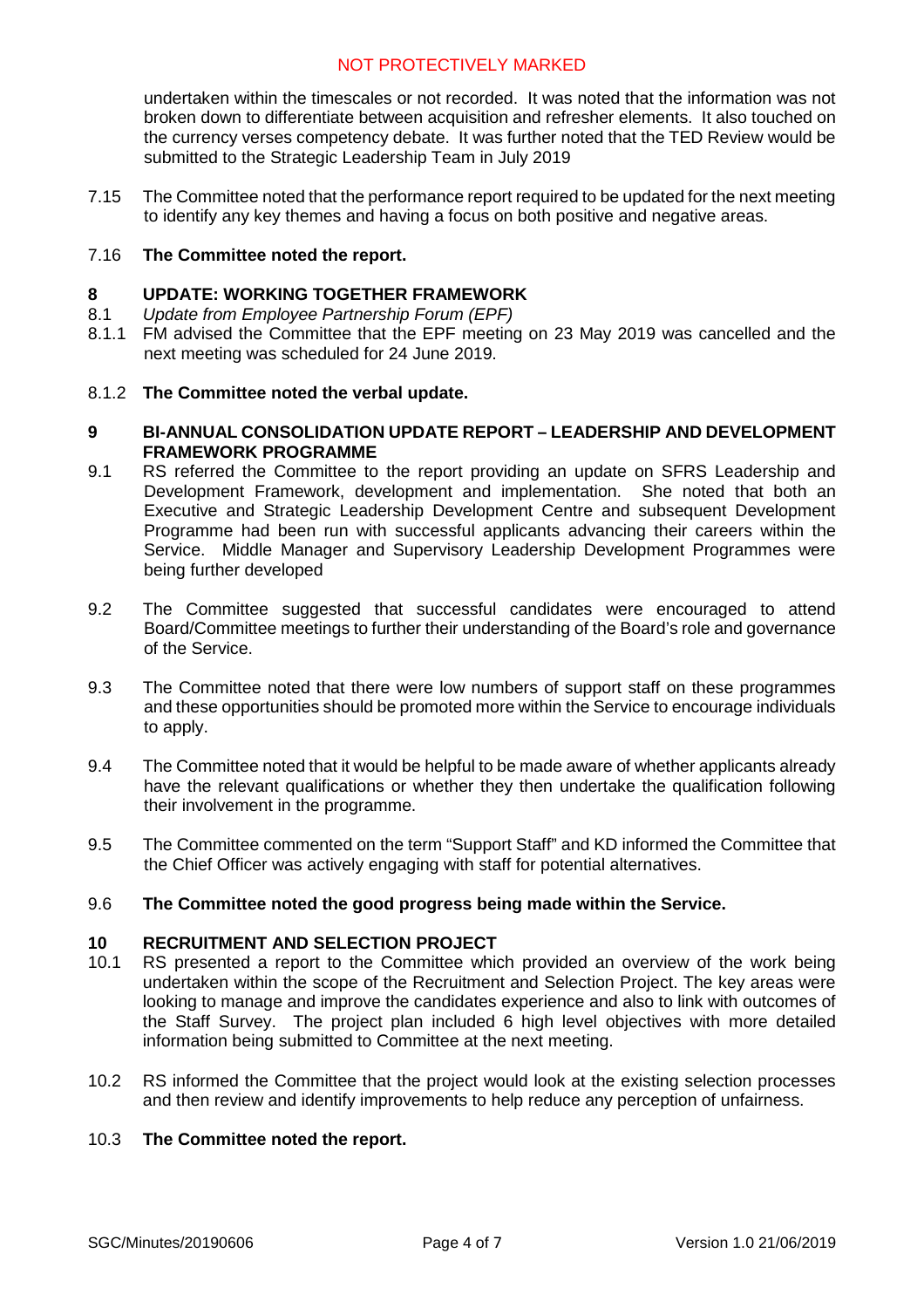# **11 FIREFIGHTER MODERN APPRENTICESHIP UPDATE**

- 11.1 RS presented a report to the Committee providing an update on the implementation of the Firefighter Modern Apprenticeship scheme noting the work undertaken to ensure appropriate processes were in place. The project levy value for 2019/20 was noted. The Service is working with Skills Development Scotland to ensure compliance with the framework and the Service's existing processes.
- 11.2 It was noted that there was also a modern apprenticeship scheme for other groups of staff and this was continually being promoted within the Service.

# 11.3 **The Committee noted the report.**

*(J Sharp joined the meeting at 1140 hrs)*

## **12 IMPLEMENTATION OF STANDARD UNIFORMED TERMS & CONDITIONS UPDATE**

- 12.1 RS presented a report to the Committee on progress on the implementation of standardised uniformed terms and conditions, the completion of the formal project and an overview of the implementation of Phase 2 of the harmonised Detached Duty policy and associated interdependencies. She noted the formal closure of the project by the Transformation and Major Projects Committee, subject to the Staff Governance Committee noting the one outstanding area of the detached duty implementation and associated timescales.
- 12.2 JS provided a brief background on detached duties across boundaries. He noted that following SLT approval the project was split into a 2-phase implementation with the first phase already complete. The second phase was looking at the KRONOS system and the necessary development required to implement the policy. The process for developing KRONOS was noted which included engagement with key stakeholders/partners and user acceptance testing.
- 12.3 The Committee noted the factual information on the number of transfers across the Service over a 5 month period. JS noted that the magnitude of detached duties was available now, however, this was linked to the target operating model and was dependent on skills/competence profile within the Service. JMcN advised the Committee that this project would help to streamline the process of staff movements throughout the Service.
- 12.4 The Committee felt assured and noted the closure of the original project. It was agreed that an update would be brought back to the Committee (September 2019) on the implementation of the second phase.

# **ACTION: JS**

12.5 The Committee noted and welcomed the partnership working within the Service and how this demonstrated the good governance practices and arrangements between Committees.

# 12.6 **The Committee noted the report.**

*(JMcN and JS left the meeting at 1455 hrs)*

#### **13 STRATEGIC RISK REGISTER**

- 13.1 The Strategic Risk Register was tabled and the Spotlight Report was presented by KL.
- 13.2 *Spotlight Report Risk CR5.3 Failure to ensure compliance with Health, Safety and Welfare Legislation.*
- 13.2.1 KL highlighted the work undertaken in relation to contaminants and driver safety. The following key areas of risk were noted:
	- Contaminants action plan was looking at station design, personal hygiene at incidents, potential cross contaminations, etc.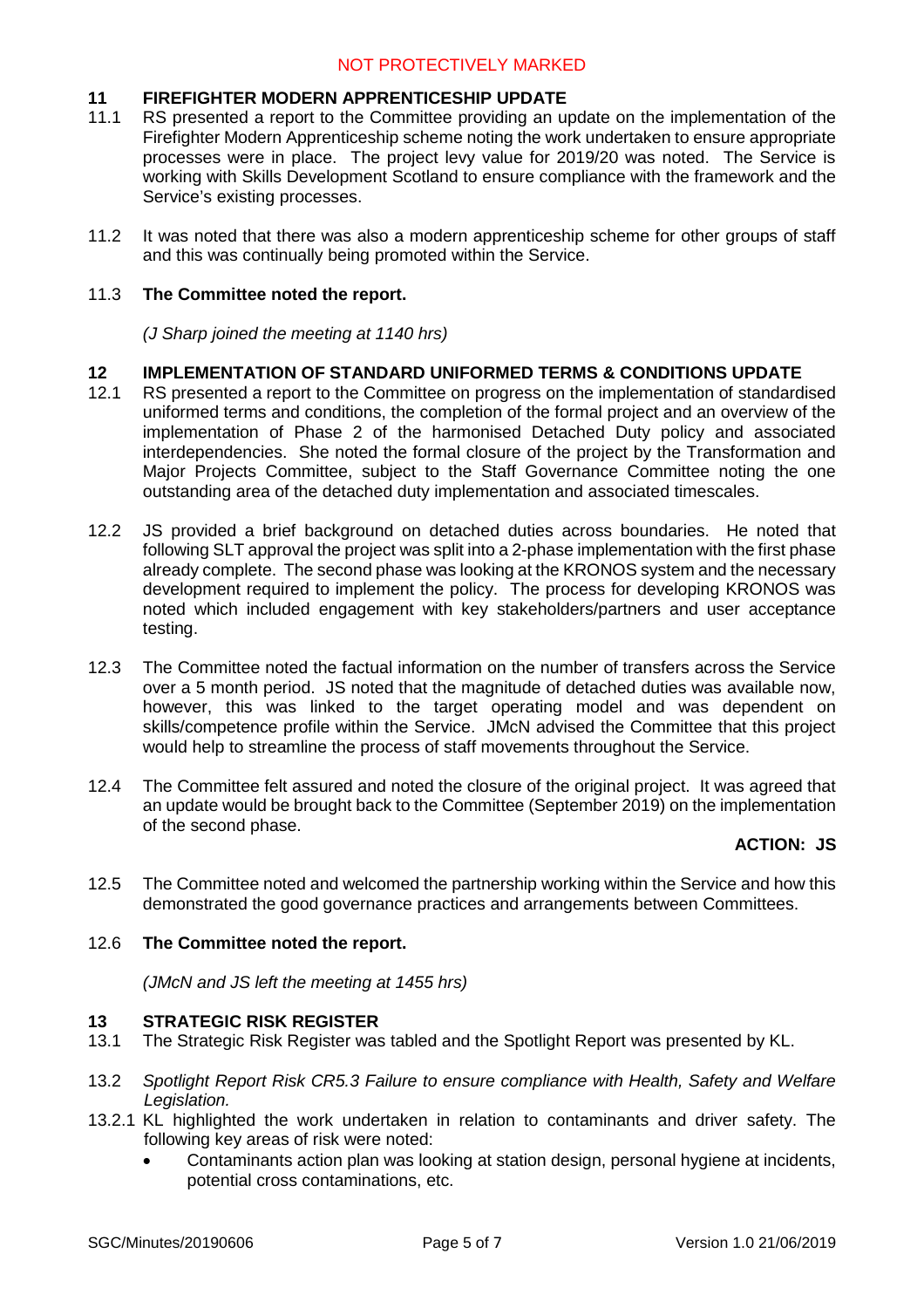- Culture changes were identified and subsequent promotional campaigns undertaken ie appliance bay cleanliness, PPE laundering, etc.
- Working within universities/FBU to assist with research on health impact following exposure to contaminants. This may impact on future legislation and subsequently the actions of the Service.
- Driver Safety Group looking to launch the Driver's Handbook to help reinforce policies and practices.
- New Driver Framework being developed to assist managers in identifying key triggers and subsequent managerial actions.
- HSE visited following a slow speed manoeuvre incident within the Service and their report was still awaited.
- The importance of the Improvement Plans was reiterated again noting a renewed focus to progress these.
- 13.2.2 KL informed the Committee of the recent slow speed manoeuvres accident and noted the low overall number of these types of incidents. It was noted that there were policies and procedures, training and safe systems of work in place within the Service. The new Driver Framework would help to identify/address behavioural/cultural issues.
- 13.2.3 The Committee commented on the risk being evaluated so highly.
- 13.2.4 The Committee expressed their concerns at the slow progress on Improvement Plans and emphasised the role of line management in expediting these. It was agreed that an invitation be extended to SD DACO to provide a further update on the progress of the Improvement Plans.

**ACTION: KL**

## 13.2.5 **The Committee noted the update.**

# **14 SFRS STAFF GOVERNANCE MATTERS**

- 14.1 *Policy Forward Planning Schedule Update*
- 14.1.1 The report updated the Committee on the ongoing work in relation to HR/OD policies and procedures. RS noted that the POD Business Manager would be developing a full POD Forward Plan which would be brought forward to future meetings.

#### 14.1.2 **The Committee noted the report.**

#### **15 VALUE ADDED STATEMENT**

15.1 PS presented the Value Added Statement for the Committee and the Remuneration, Appointments and Nominations Sub Committee which outlined evidence of how the Committee supports the effective functioning of the Board.

#### 15.2 **The Committee noted and agreed with the report.**

#### **16 FORWARD PLANNING**

# 16.1 *Committee Forward Plan Review*

- 16.1.2 The following items were identified for the September 2019 meeting:
	- Health & Safety (Improvement Plans) K Lockhart
	- Update of Implementation of Standard Uniformed T&C's (Kronos) J Sharp
	- POD review
- 16.2 *Items for Consideration at Future IGC, Board and Strategy Meetings* No items were identified.